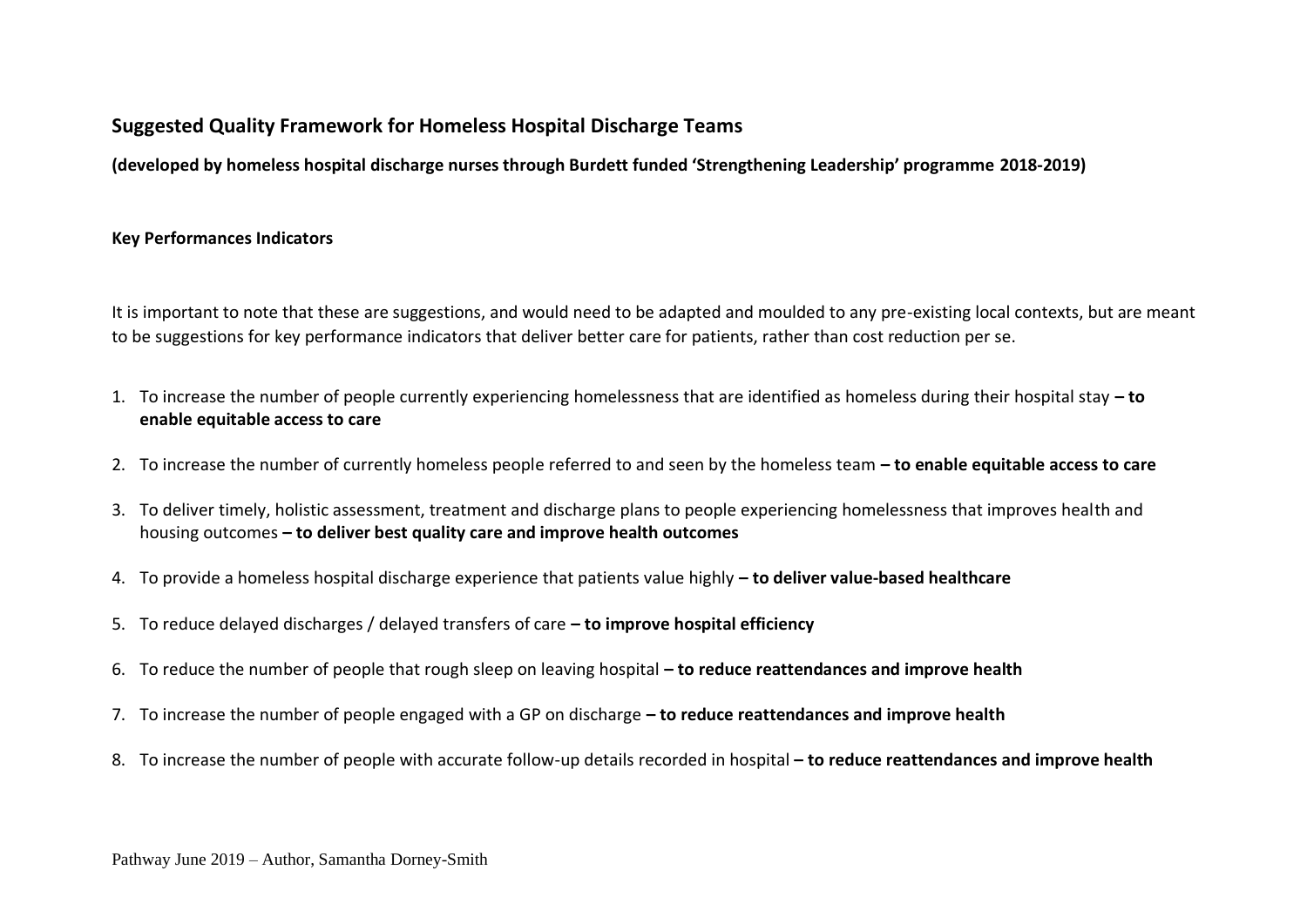| <b>Key objectives</b> |                                                                                                                                                                                                                                                                                                                                           | <b>Team Activities</b>                                                                                                                                                                                                                                                                                                                         | Measurement / monitoring method                                                                                                                                                                                                                                                                                                                                                                                                                                                                                                   |
|-----------------------|-------------------------------------------------------------------------------------------------------------------------------------------------------------------------------------------------------------------------------------------------------------------------------------------------------------------------------------------|------------------------------------------------------------------------------------------------------------------------------------------------------------------------------------------------------------------------------------------------------------------------------------------------------------------------------------------------|-----------------------------------------------------------------------------------------------------------------------------------------------------------------------------------------------------------------------------------------------------------------------------------------------------------------------------------------------------------------------------------------------------------------------------------------------------------------------------------------------------------------------------------|
|                       | 1. To increase the number of people<br>currently experiencing homelessness<br>that are identified as homeless during<br>their hospital stay $-$ to enable<br>equitable access to care<br>2. To increase the number of currently<br>homeless people referred to and seen<br>by the homeless team $-$ to enable<br>equitable access to care | Education of hospital staff<br>Ongoing work with hospital services and<br>systems to improve identification of<br>homelessness at admission<br>Tracking of background homelessness trends in<br>the community to understand what might be<br>expected<br>Development of an open, responsive referral<br>system<br>Open dialogue with referrers | Recording the of number of referrals<br>Recording of the time of admission and referral time<br>and establishment of median <sup>1</sup> time to referral<br>(should go down over time as hospital staff became<br>aware of team and importance of referral)<br>Recording of the number of rejected referrals<br>(should go down over time as referrals would be<br>increasingly appropriate)<br>Review of feedback on the nurse / team from<br>partner services in hospital - to be sought and<br>collected at least once a year |
|                       |                                                                                                                                                                                                                                                                                                                                           |                                                                                                                                                                                                                                                                                                                                                | Regular review of referral system                                                                                                                                                                                                                                                                                                                                                                                                                                                                                                 |
|                       | 3. To deliver timely, holistic assessment,<br>treatment and discharge plans to<br>people experiencing homelessness<br>that improves health and housing<br>outcomes - to deliver best quality<br>care and improve health outcomes                                                                                                          | Referrals are seen within a target timeline (? 2<br>days)<br>Patients receive a holistic assessment (see<br>guidance below), treatment and discharge plan<br>that aims to improve health and housing<br>outcomes                                                                                                                               | Recording of time of referral and time of assessment<br>and establishment of mean time from referral to<br>assessment<br>(should be within target time $-$ nurse / teams not<br>achieving this could be seen to be in need of review<br>or extra capacity)                                                                                                                                                                                                                                                                        |
|                       | N.B. For suggestions for what should<br>be included in assessment and<br>treatment plans based on                                                                                                                                                                                                                                         | Nurse / team works with partner services and<br>agencies to deliver planned activities<br>successfully                                                                                                                                                                                                                                         | Care Plan audit: practice review of random selection<br>of patients' notes to assess whether best practice<br>was delivered - to be undertaken once annually<br>Service user feedback to be obtained                                                                                                                                                                                                                                                                                                                              |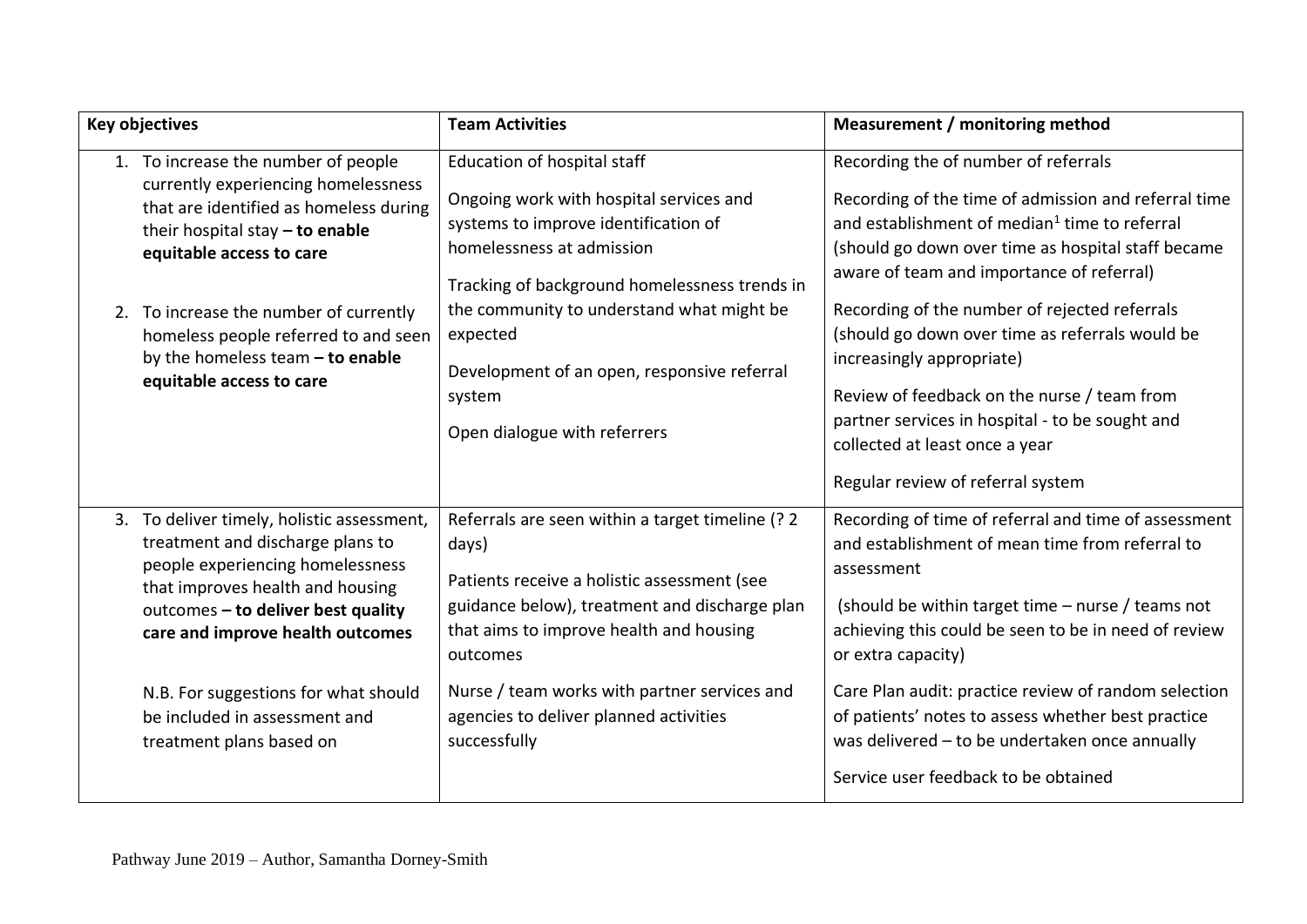| observations of practice see box<br>below.                                                                                     | Nurse / team runs effective MDT meetings or<br>similar to facilitate this process                                                                                                                                                                                           | Regular review of MDT / case conference minutes or<br>similar to review effectiveness<br>Complaints monitoring and review<br>Incident monitoring and review                                                                                                                                                                              |
|--------------------------------------------------------------------------------------------------------------------------------|-----------------------------------------------------------------------------------------------------------------------------------------------------------------------------------------------------------------------------------------------------------------------------|------------------------------------------------------------------------------------------------------------------------------------------------------------------------------------------------------------------------------------------------------------------------------------------------------------------------------------------|
| 4. To provide a homeless hospital<br>discharge experience that patients<br>value highly - to deliver value-based<br>healthcare | Nurse / team communicates in a way that<br>improves the patient experience<br>Nurse / team provides a clinical service that<br>improves the patient outcomes and experience<br>Nurse / team provides subsistence support that<br>improves the patient experience (optional) | Service user feedback questionnaires to be obtained<br>Complaints monitoring and review<br>Incident monitoring and review                                                                                                                                                                                                                |
| 5. To reduce delayed discharges /<br>delayed transfers of care $-$ to<br>improve hospital efficiency                           | Nurse / team works with hospital managers to<br>prioritise patients who are delayed, and<br>prioritises work to expedite discharge where<br>this is relevant<br>Nurse / team works with partner services and<br>agencies to deliver planned activities<br>successfully      | Delayed Discharge audit: practice review audit of<br>notes of patients who had a considerably delayed<br>discharge to assess whether best practice was<br>delivered - to be undertaken once annually<br>Review of feedback on the nurse / team from<br>partner services in hospital - to be sought and<br>collected at least once a year |
| 6. To reduce the number of people that<br>rough sleep on leaving hospital - to<br>reduce reattendances and improve<br>health   | Nurse / team works to get patients into<br>appropriate housing on discharge wherever this<br>is possible<br>Nurse / team works to safeguard vulnerable<br>adults that have no housing options and need<br>safeguarding                                                      | Record of number of referrals discharged to the<br>street<br>Discharged to Rough Sleeping audit: Practice review<br>of notes of patients who returned to the street after<br>their hospital admission                                                                                                                                    |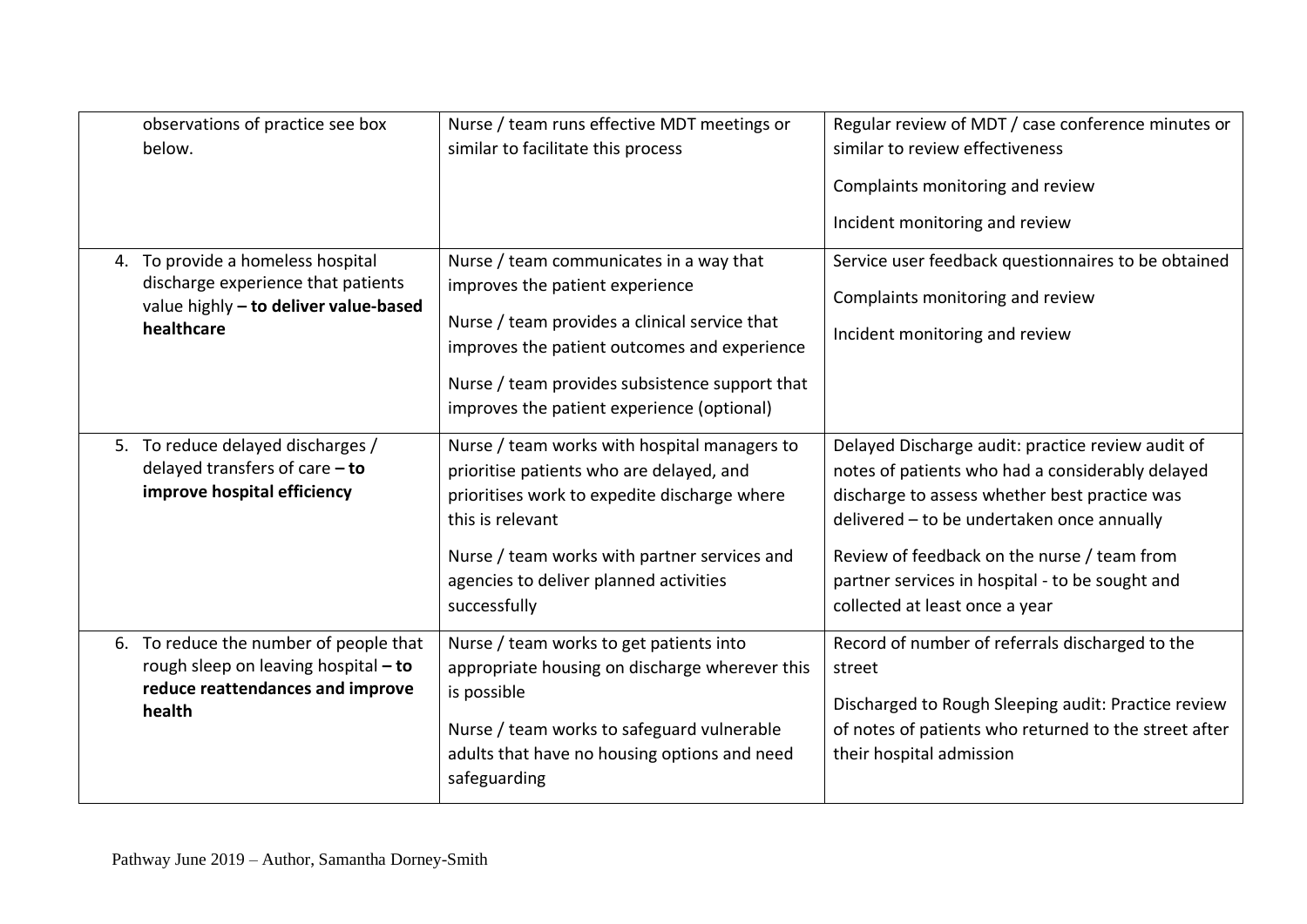|    |                                                                                                                                                 |                                                                                                                                      | Record of no of accepted referrals that self-<br>discharge (hopefully this would always be low, but it<br>would prompt a review of the reasons if self-<br>discharge increased)                                                                                                                    |
|----|-------------------------------------------------------------------------------------------------------------------------------------------------|--------------------------------------------------------------------------------------------------------------------------------------|----------------------------------------------------------------------------------------------------------------------------------------------------------------------------------------------------------------------------------------------------------------------------------------------------|
|    | 7. To increase the number of people<br>engaged with a GP on discharge $2 -$ to<br>reduce reattendances and improve<br>health                    | Nurse / team checks GP registration during<br>assessment<br>Nurse / team undertakes activity focused on<br>achieving GP registration | No of people accepted as service patients who have<br>no GP on their hospital records is recorded.<br>No of patients assisted to register with a GP is<br>recorded                                                                                                                                 |
| 8. | To increase the number of people<br>with accurate follow-up details<br>recorded in hospital $2 -$ to reduce<br>reattendances and improve health | Nurse / team undertakes check of follow-up<br>details on discharge                                                                   | No of people accepted as service patients who have<br>the wrong contact details on their hospital and<br>service notes is recorded.<br>No of people with the wrong contact details who<br>have had action taken to rectify this is recorded<br>Service user feedback questionnaires to be obtained |

Notes:

- 1. Median time is used here, because it is noted that there will always be a patient that is referred after e.g. 6 months of being in intensive care, so this data point is effectively removing extreme outliers.
- 2. As well as ensuring a patient is registered with a GP, and that contact details are correct this will also over time ensure that future discharge notes go to the correct GP, and that future attendances and admissions are charged to the correct CCG. This may be cost saving for some hospitals – patients who have NFA and no GP recorded on their records are automatically charged to the CCG in which the hospital is in.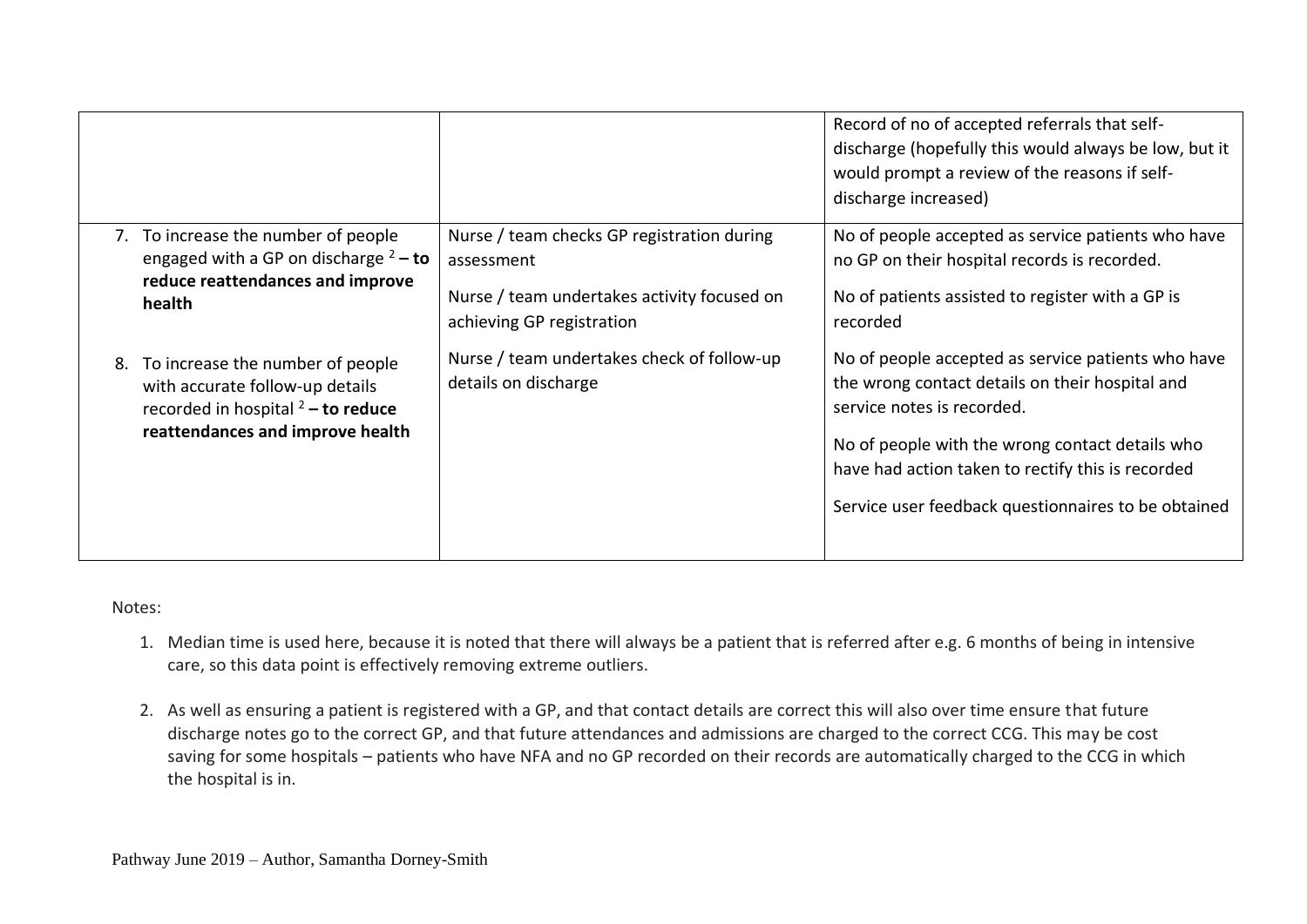### **Assessment and treatment plans should cover:**

#### **ESSENTIAL**

- Physical health (not just the condition admitted for)
- Mental health
- Addictions and Smoking
- Cognition / mental capacity
- Language / literacy challenges
- Understanding of current medications
- Safeguarding concerns / safety
- Current housing status and needs
- Support in the community
- Rights to healthcare GP registration / HC2
- Benefits / debts / financial concerns including need for sick note

#### **DESIRABLE**

- Nutritional status
- Dental
- Eye care
- Missed screening / vaccinations

# **RECOMMENDED PRACTICE INTERVENTIONS:**

#### **Referral into service**

- o Pro-active identification of cases within hospital system (may require comprehensive teaching programme in hospital and/or proactive identification processes to be put in place)
- o Homeless link nurses are identified on wards to support specialist nurse / team
- o Homeless link nurses / other staff know what to do out-of-hours
- o Team has readily available leaflets about community services, which are also readily available to all staff
- o Every contact with staff is seen as a teaching opportunity
- o Team takes a system change approach that fits into a hospital strategy